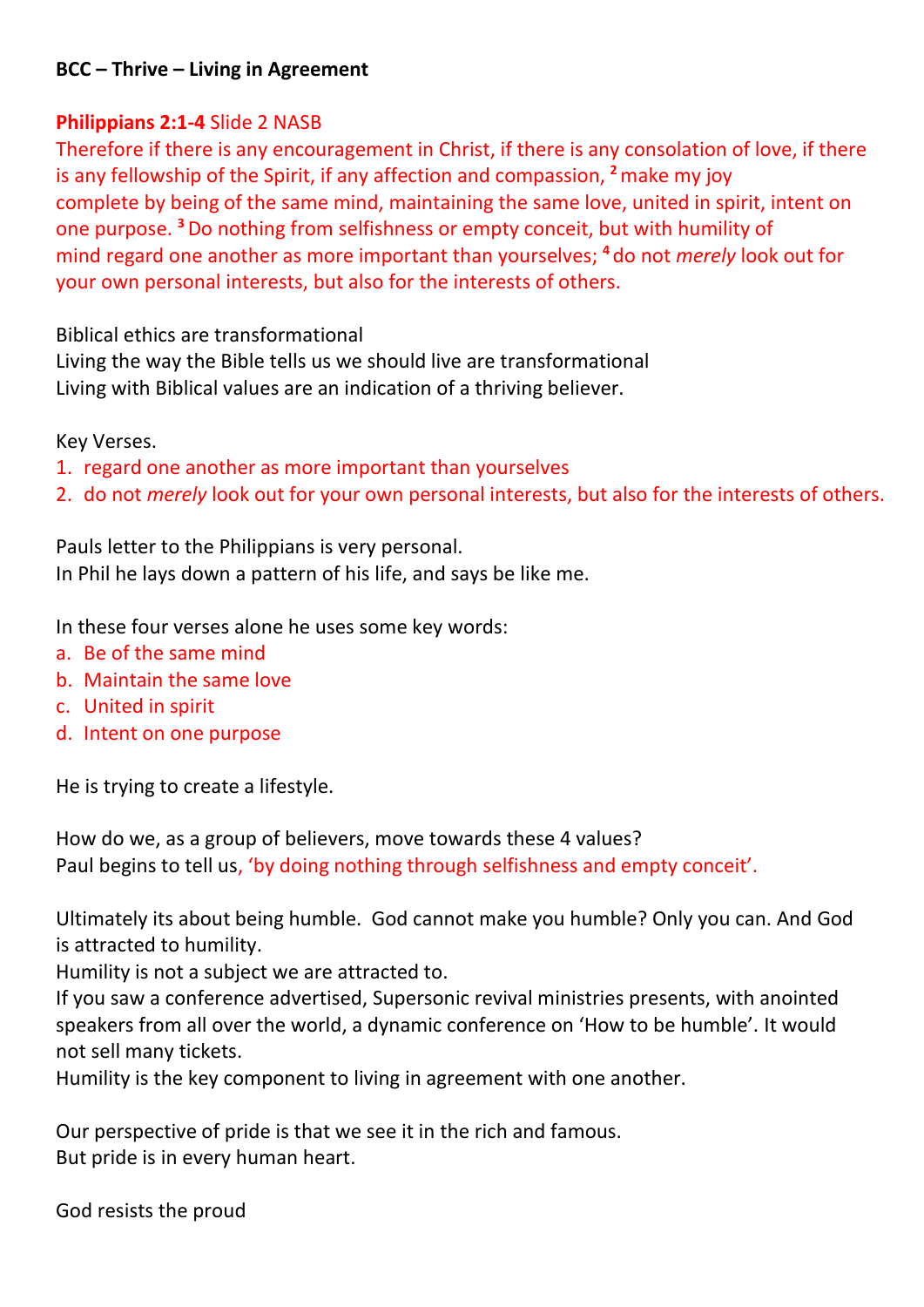Jerome – Think, brother, what a sin it must be which has God for its opponent

## John Cassian - How great is the [evil](https://www.newadvent.org/cathen/05649a.htm) of [pride,](https://www.newadvent.org/cathen/12405a.htm) that it rightly has no [angel,](https://www.newadvent.org/cathen/01476d.htm) nor other [virtues](https://www.newadvent.org/cathen/15472a.htm) opposed to it, but God Himself as its adversary!

We need to learn about living in the awareness of other people.

As you get involved in other people, you become less consumed with yourself. (And I don't mean busybodies)

A prideful person is obsessed with themselves. His life revolves around his opinions, desires, needs. It is all about him or her and their immediate family. There's no room for anyone else.

I have strong opinions – ask my family.

I noticed a trait in my several years ago that I did not like. In a conversation I would always have something I wanted to say. It usually involved my opinion, my experiences, my advice.

Now if they asked for it then fine, but I frequently found myself thinking: Ok if you would only just stop talking. And let me tell you all I have to say. Just shut up so I can talk and you must listen to me. I've got all the answers.

We have a distant acquaintance. If you have done anything, or been anywhere – they have always done that or been to that place better than you. If you have experienced something they have experienced it to a fuller sense.

If you've been ill – they've bee iller

If you've failed – they've failed better

Back to me – I noticed this trait in conversation that I wanted to hear my voice more than I wanted to hear others voices.

So I began to train myself to do this:

- 1. Listen more (2 ears one mouth)
- 2. Don't always think I have to say something at all.
- 3. Don't be searching to trump other people's experiences that happened to you guess what happened to me. You have never walked in another's shoes.
- 4. Appreciate other people's experiences. (I am very much a student in this still)

There are people who are tank fillers when you meet them, rather than phlebotomists. Phlebotomists are people who take your blood.

If you donate blood – you don't leap out of the chair and run down the road afterwards. They tell you to rest, give you a cup of tea and a biscuit. Once you are OK off you go. Sometimes you meet people like that don't you? After a conversation, you need to lie down in a dark room with cup of tea and a biscuit to recover. A piece of cake sometimes. Some people are the opposite. When you spend time with them they fill your tank up. Or should I say in these ecological times – they recharge your battery.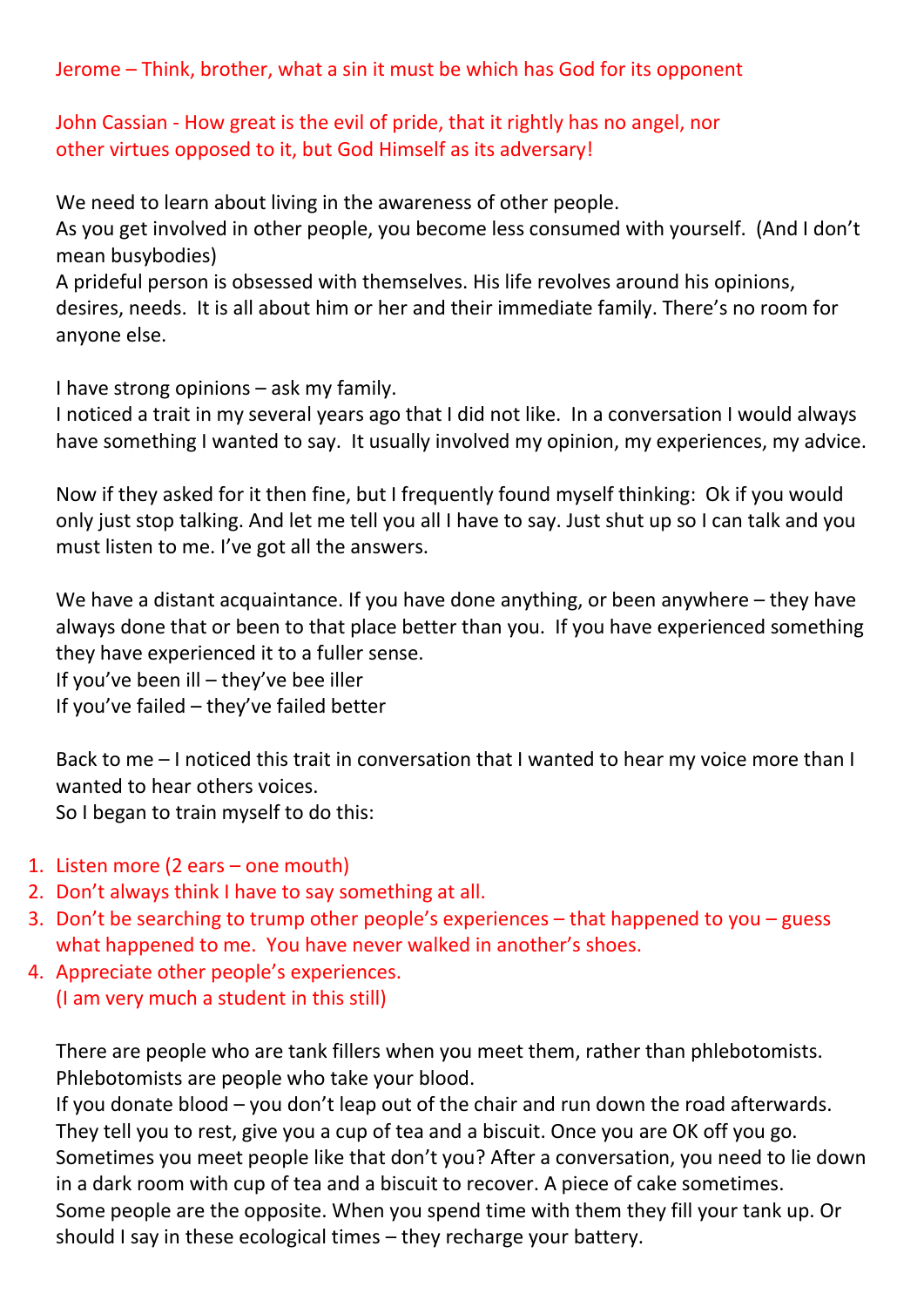I have a friend who does that (means life) When you meet him you feel like a million dollars. He runs an amazing ministry and is super busy – yet you are always the focus of his attention.

- a. Preachers: Its not all about you and your opinions. No one is interested. It does not bring life, but the word of God does.
- b. Leaders, think how you lead. Is your leadership about encouragement and building others up?
- c. Those who have prophetic gifts, are they focussing on God and building others?

Johns first letter sets out what it is the be a follower of Jesus. It is the test of true believers. 1 John 3:16-18

We know love by this, that He laid down His life for us; and we ought to lay down our lives for the brethren. **<sup>17</sup>** But whoever has the world's goods, and sees his brother in need and closes his heart against him, how does the love of God abide in him? **<sup>18</sup>** Little children, let us not love with word or with tongue, but in deed and truth.

We need to increase our awareness of, concern for and devotion to God and others. The humble mind thinks not of its claims on others, but of its duties to them. Alexander MacClaren

We must live with a concern for others.

Bear one another's burdens, and so fulfill the law of Christ. **<sup>3</sup>** For if anyone thinks himself to be something, when he is nothing, he deceives himself. Galatians 6:2-3

What exactly is the law of Christ, and how is it fulfilled by carrying each other's burdens?

The law of Christ is what Christ stated were the greatest commandments in Mark 12:29–31, **<sup>29</sup>** Jesus answered him, "The first of all the commandments *is:* 'Hear, O Israel, the LORD our God, the LORD is one. **<sup>30</sup>**And you shall love the LORD your God with all your heart, with all your soul, with all your mind, and with all your strength.' This *is* the first commandment. **<sup>31</sup>** And the second, like *it, is* this: 'You shall love your neighbour as yourself.' There is no other commandment greater than these."

This is a direct quotation from Deuteronomy 6. Which is itself the central prayer in the Jewish prayer book. The Shema:

*Sh'ma Yisra'eil Adonai Eloheinu Adonai echad.* Hear, Israel, the Lord is our God, the Lord is One.

Romans 12:10-16 reinforces how we should treat each other.

Matthew 20:38 just as the Son of Man did not come to be served, but to serve, and to give His life a ransom for many.

Question: Why am I here? Why are you here?